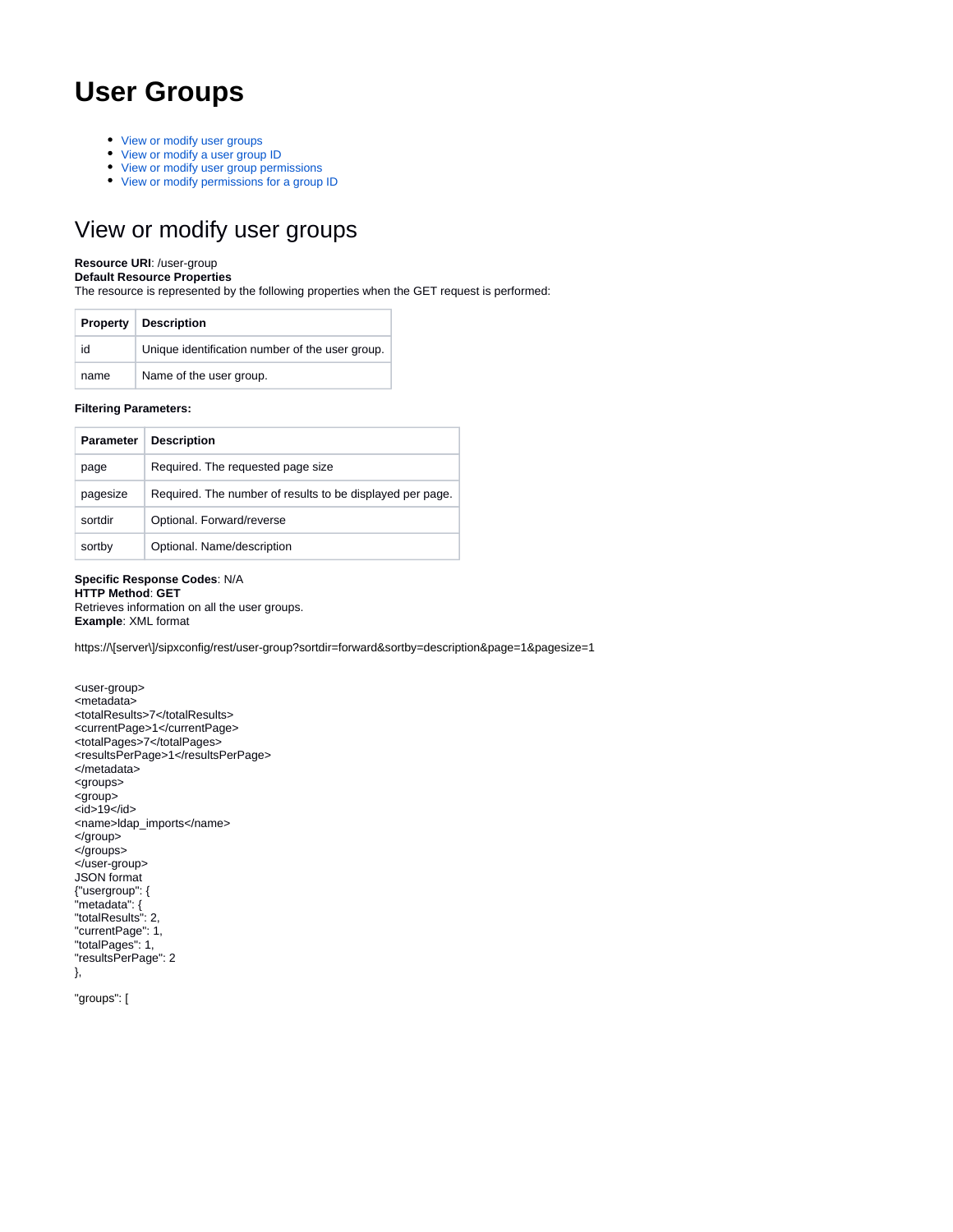{ "id": 5, "name": "administrators", "description": "Users with superadmin privileges" }, { "id": 9, "name": "IMGroup" }  $\perp$ }} **HTTP Method: PUT** Adds a new user group. The "id" is auto-generated and any value is ignored. The "branch" element is optional. <userGroup> <id>5</id> <name>JusticeLeague</name> <description>Superheroes Unlimited</description> <branch>  $<$ id>1 $<$ /id> <name>HallOfJustice</name> <description>Hall of Superheroes</description> <address> <id>3</id> <street>1 Justice Way</street> <city>Smallville</city> <country>United States</country> <state>MidAmerica</state> <zip>55555</zip> <officeDesignation>MailStop</officeDesignation> </address> <phoneNumber>555-HERO</phoneNumber> </branch> </userGroup> **Unsupported HTTP Method**: POST, DELETE

## <span id="page-1-0"></span>View or modify a user group ID

### **Resource URI**: /user-group/{id}

### **Default Resource Properties**

The resource is represented by the following properties when the GET request is performed:

| <b>Property</b> | <b>Description</b>                      |
|-----------------|-----------------------------------------|
| totalResults    | Number of total results.                |
| currentPage     | Number of the current page.             |
| totalPages      | Number of total pages.                  |
| resultsPerPage  | Number of results per page.             |
| group           | Heading with details on the user group. |
| id              | Group ID.                               |
| name            | Group name.                             |
| description     | Short description of the group          |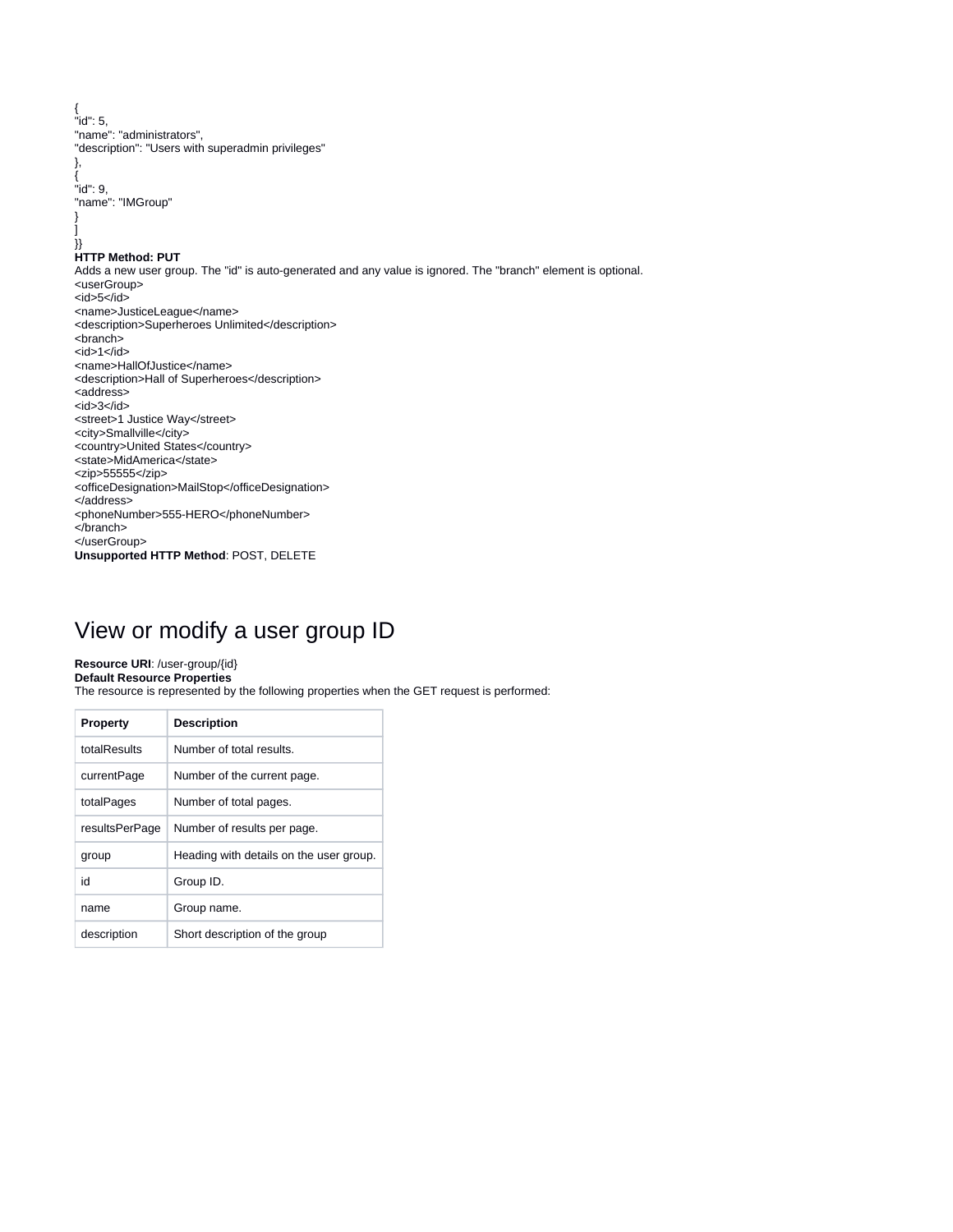**Specific Response Codes**: Error 400 - when {id} is invalid or not found **HTTP Method**: **GET** Retrieves information on the user group with the specified ID. **Example**: XML format <user-group> <metadata> <totalResults>2</totalResults> <currentPage>1</currentPage> <totalPages>1</totalPages> <resultsPerPage>2</resultsPerPage> </metadata> <groups> <group>  $<$ id>5 $<$ /id> <name>administrators</name> <description>Users with superadmin privileges</description> </group> <group>  $<$ id $>9$  $<$ /id $>$ <name>IM-Group</name> </group> </groups> </user-group> JSON format {"user-group": { "metadata": { "totalResults": 2, "currentPage": 1, "totalPages": 1, "resultsPerPage": 2 }, "groups": [ { "id": 5, "name": "administrators", "description": "Users with superadmin privileges" }, { "id": 9, "name": "IM-Group" } ] }} **HTTP Method: PUT** Updates group with the specified ID. Uses the same XML as for creation. **HTTP Method: DELETE** Removes branch with the specified ID. **Unsupported HTTP Method**: POST

## <span id="page-2-0"></span>View or modify user group permissions

**Resource URI**: /user-group-permission **Default Resource Properties**: N/A **Filtering parameters**:

| <b>Parameter</b> | <b>Description</b>                                        |
|------------------|-----------------------------------------------------------|
| page             | Required. The requested page size                         |
| pagesize         | Required. The number of results to be displayed per page. |
| sortdir          | Optional. Forward/reverse                                 |
| sortby           | Optional. Name/description                                |

**Specific Response Codes**: N/A

```
HTTP Method: GET
```
<span id="page-2-1"></span>Retrieves information on all user groups and their permission settings. **Unsupported HTTP Method**: POST, PUT, DELETE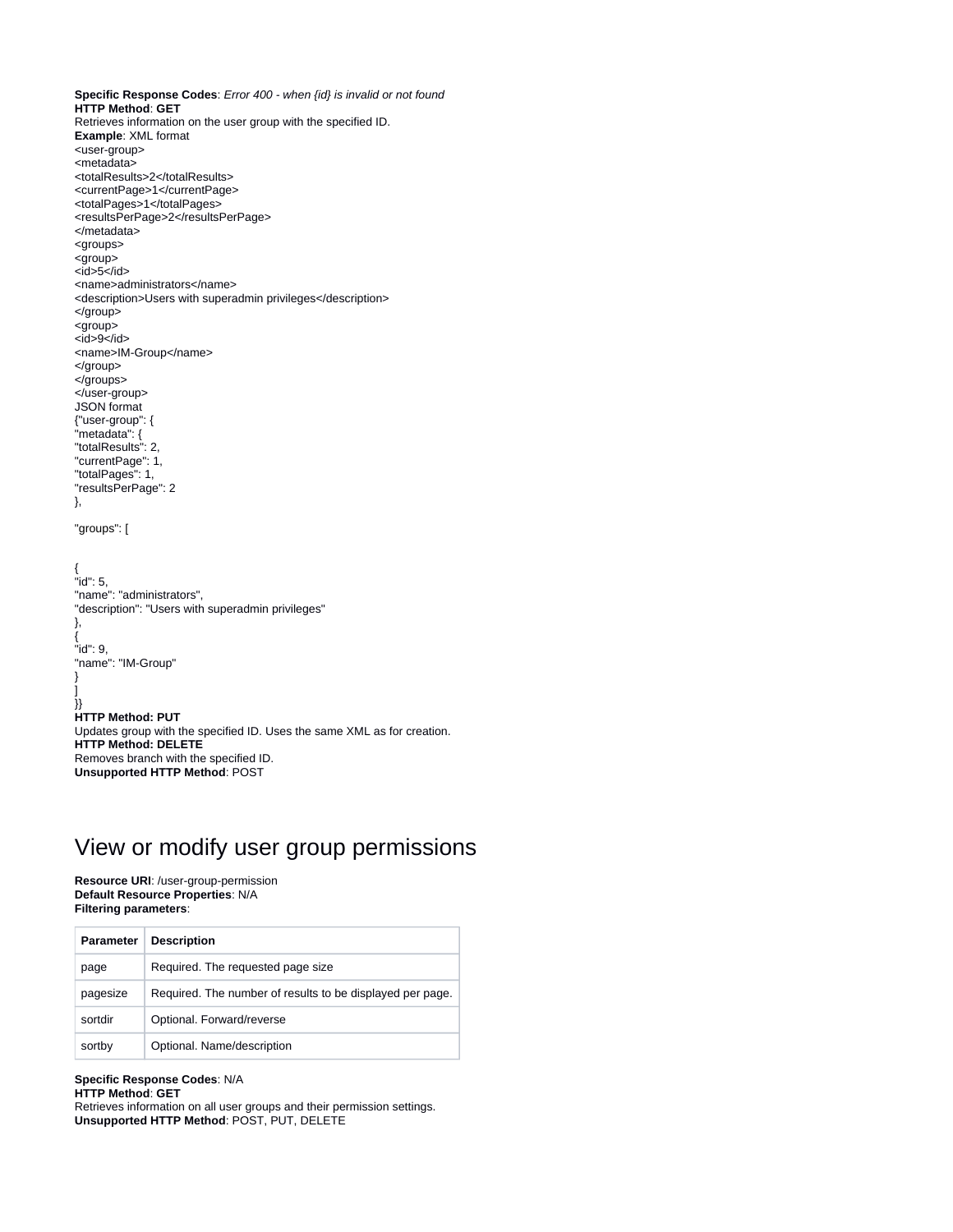## View or modify permissions for a group ID

#### **Resource URI**: /user-group-permission/{id}

#### **Default Resource Properties**

The resource is represented by the following properties when the GET request is performed:

| <b>Property</b> | <b>Description</b>                                         |
|-----------------|------------------------------------------------------------|
| id              | Group unique identification number.                        |
| name            | Group name.                                                |
| description     | Short description provided by the user.                    |
| name            | Permission name.                                           |
| value           | Displays True if it is enabled or False if it is disabled. |
| defaultValue    | Default value.                                             |

#### **Filtering parameters**:

| Parameter | <b>Description</b>                                        |
|-----------|-----------------------------------------------------------|
| page      | Required. The requested page size.                        |
| pagesize  | Required. The number of results to be displayed per page. |
| sortdir   | Optional. Forward/reverse.                                |
| sortby    | Optional. Name/description.                               |

### **Specific Response Codes**: Error 400 - when {id} is invalid or not found. **HTTP Method**: **GET**

Retrieves information on user group with the specified ID and its permissions. **Example:** XML format

- <group>
- $<$  $id$  $>5$  $<$ / $id$  $>$
- <name>JusticeLeague</name>
- <description>Superheroes of America</description> <permissions>
- 
- <setting>
- <name>900Dialing</name>
- <value>ENABLE</value>
- <defaultValue>false</defaultValue>
- </setting> <setting>
- <name>AutoAttendant</name>
- <defaultValue>false</defaultValue>
- </setting>
- <setting>
- <name>ExchangeUMVoicemailServer</name>
- <defaultValue>false</defaultValue>
- </setting>
- <setting>
- <name>FreeswitchVoicemailServer</name>
- <defaultValue>true</defaultValue>
- </setting>
- <setting>
- <name>InternationalDialing</name>
- <defaultValue>true</defaultValue>
- </setting>
- <setting>
- <name>LocalDialing</name>
- <defaultValue>true</defaultValue>
- </setting>
- <setting>
- <name>LongDistanceDialing</name>
- <value>DISABLE</value>
- <defaultValue>true</defaultValue>
- </setting>
- <setting>
- <name>Mobile</name>
- <defaultValue>true</defaultValue>
- </setting>
- <setting>
- <name>RecordSystemPrompts</name>